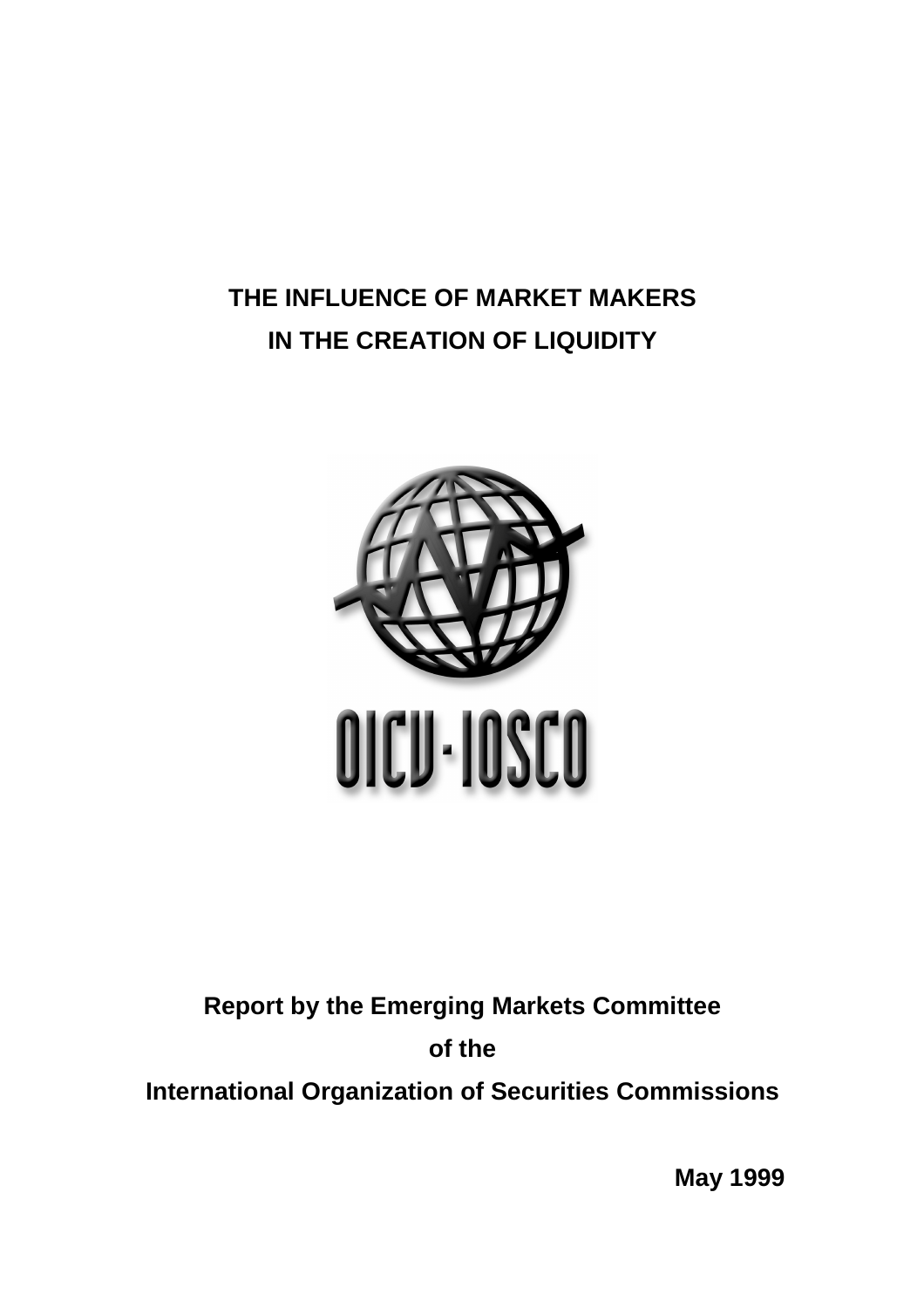This survey consisted of a questionnaire (Annexure 1) sent to all IOSCO EMC members. Replies were received from 18 jurisdictions, and have been analysed to determine the incidence and impact of market makers. Additional literary research was also conducted.

#### **Survey results**

The value of the survey results was diminished by the fact that the legislation in the jurisdiction of most respondents does not specifically provide for market makers. This has resulted in no real collection or collation of information regarding either their incidence or impact. This means we did not receive sufficient data to either support or refute the findings made in the discussion below. The discussion is therefor based mainly on the research of information, hard empirical data and findings in the developed markets.

These findings will in all likelihood apply directly to emerging markets with one provision. The provision is that emerging market makers would need more financial muscle than their developed market counterparts to carry positions in less liquid markets. The discussion below illustrates the concepts and benefits of having market makers.

#### **Discussion of market makers**

Market makers are participants in quote-driven financial instrument trading environments, that fulfil the function of generating bids and offers. They create liquid markets by consistently quoting (buying and selling prices) -- thereby ensuring the existence of a two-way market.

Market liquidity is likely to be asymmetrical in that it is high in a bull market, but may be very thin in a bear market, or the majority of market participants may all favour buying or selling at the same time. Market makers need to have sufficiently large capital resources. This is particularly the case in developing markets, where the asymmetry is acute and potentially severe. They are therefore usually financial institutions or banks (particularly merchant and investment banks). They often have to buy large quantities of securities during a bear market phase, which they can then only off-load at a later stage (implying a healthy financial carrying capacity).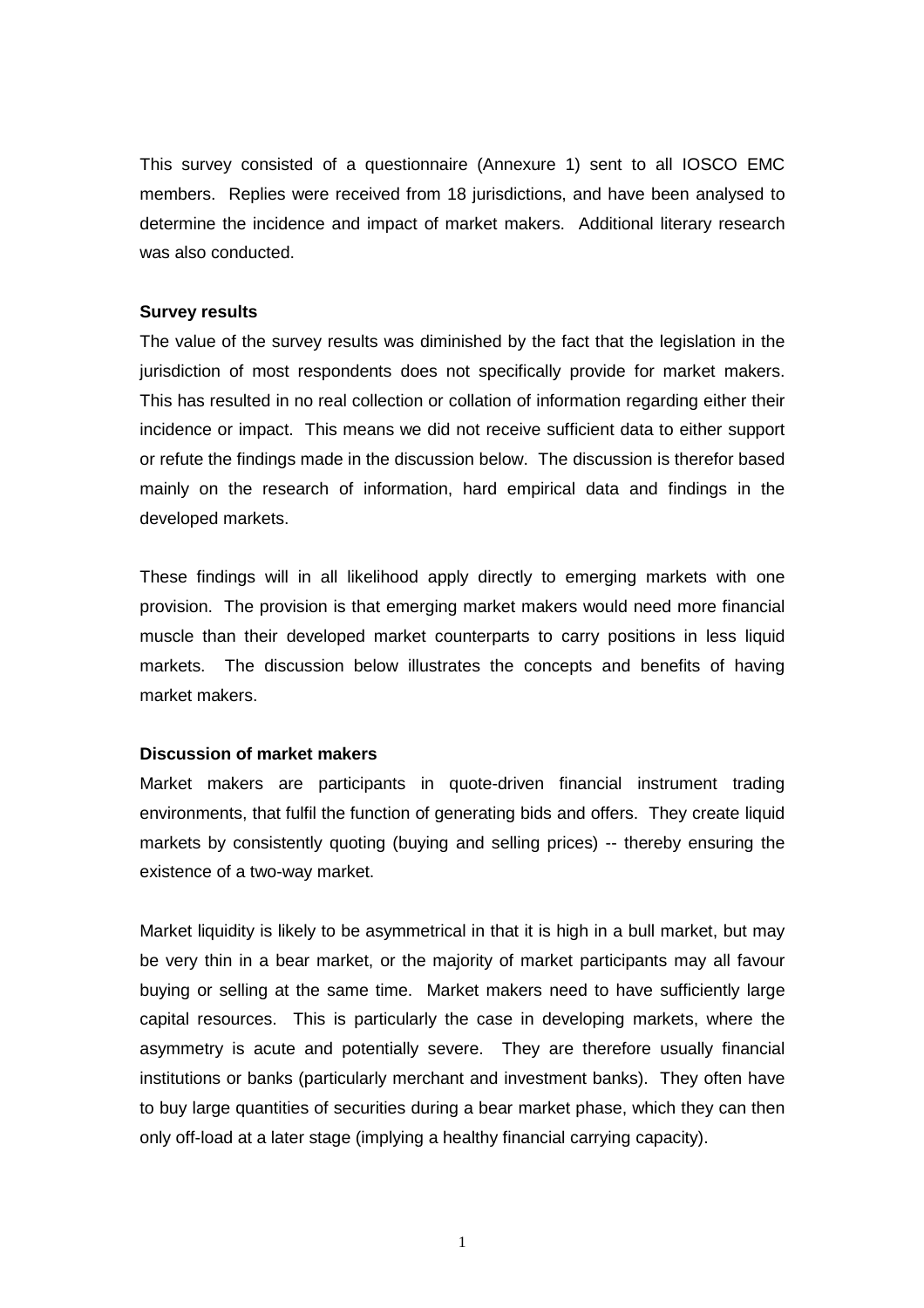Market making may consequently be unprofitable (or even costly) during a bear run. To counter the pit-falls, exchanges normally grant certain privileges to market makers. This would include the right to trade in a dual capacity (i.e. either in the capacity of principal or agent) or to execute large orders away from the market (socalled "block" trades). These privileges are granted to attract market makers with sufficiently large capital resources in order to increase market liquidity. For these reasons, market makers are a desirable entity in emerging markets, and means should therefor be developed to encourage those with adequate finance to step forward and fulfil this role.

In summary, market makers do two things:

- □ First, they are required to make a market in a stock by buying and selling from their own inventory, when public orders to buy or sell the stock are absent.
- □ Second, they may keep the market book of orders, consisting of limit orders to buy and sell, as well as stop orders placed by the general market participants.

In developed and more liquid markets, the supply of suitable market makers is unlikely to be a problem. This means there are likely to be several market makers competing to create the market in a particular financial instrument, the market should be a more efficient one than a single specialist can provide.

Consequently, market makers are very likely to add to the liquidity and price discovery capabilities in a market. This translates to more market stability.

#### **Conclusion**

The market maker in general adds to the stability, liquidity and transparency (i.e. price discovery mechanism) of financial markets and is therefor a desirable participant in emerging markets.

#### **Attachments**

- Annexure 1 -- Survey questionnaire
- Annexure 2 -- Summary responses to survey.
- Annexure 3 -- General literary research on market makers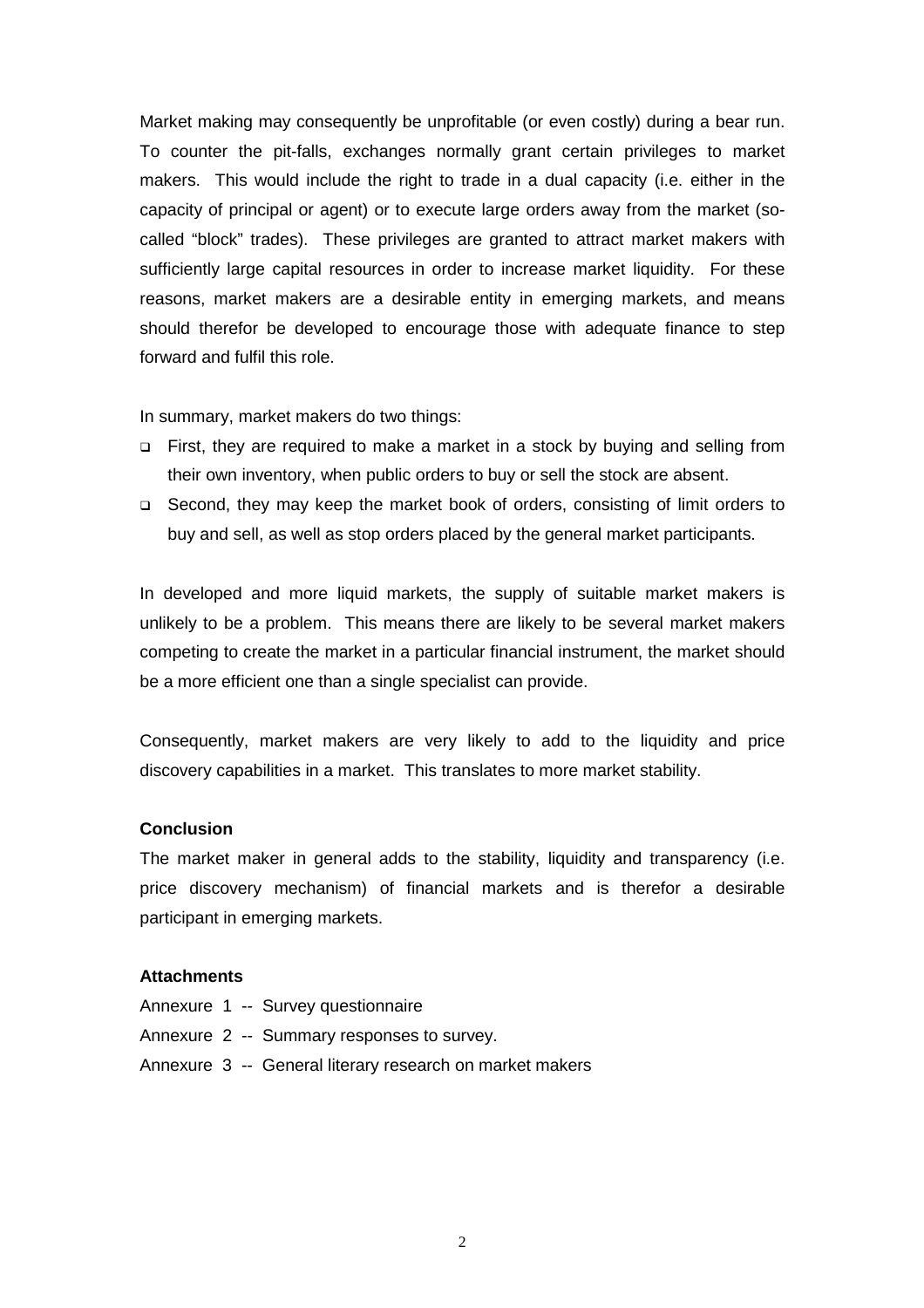# Annexure 1

# QUESTIONNAIRE: THE INFLUENCE OF MARKET MAKERS IN THE CREATION OF LIQUIDITY

THE INFLUENCE OF MARKET MAKERS IN THE CREATION OF LIQUIDITY

# **SURVEY ON MARKET MAKERS**

- 1. Does legislation in your jurisdiction specifically provide for market makers?
	- 1.1 If so, provide the definition for a market maker.
- 2. If the legislation in your jurisdiction does not provide for market makers, indicate whether market makers are:
	- 2.1 specifically excluded in legislation
	- 2.2 not mentioned in legislation, but not prohibited.
- 3. Do market makers currently operate in the financial markets in your jurisdiction?
	- 3.1 If so, list each type of market and give the following details in relation thereto:
		- (a) Market instrument type (e.g. equities, futures, options, bonds or any combination or other classification).
		- (b) Market trading mechanism (e.g. open outcry, automated trading system or combination thereof or other system).
		- (c) The capacity in which market makers is allowed to trade in the various markets (e.g. principal, agent or both).
		- (d) The qualifying criteria or minimum requirements for operating as a market maker in your jurisdiction (For example do they need to hold a minimum amount of capital, do market makers need to have certain trading facilities in place, etc.).
		- (e) The obligations of market makers in terms of:
			- (i) bid and offer minimum quote lot sizes (i.e. what minimum quantity in terms of underlying value must be quoted); and
			- (ii) bid and offer incidences (i.e. what minimum quantity in terms of requests for quotes must be shown a bid – offer spread).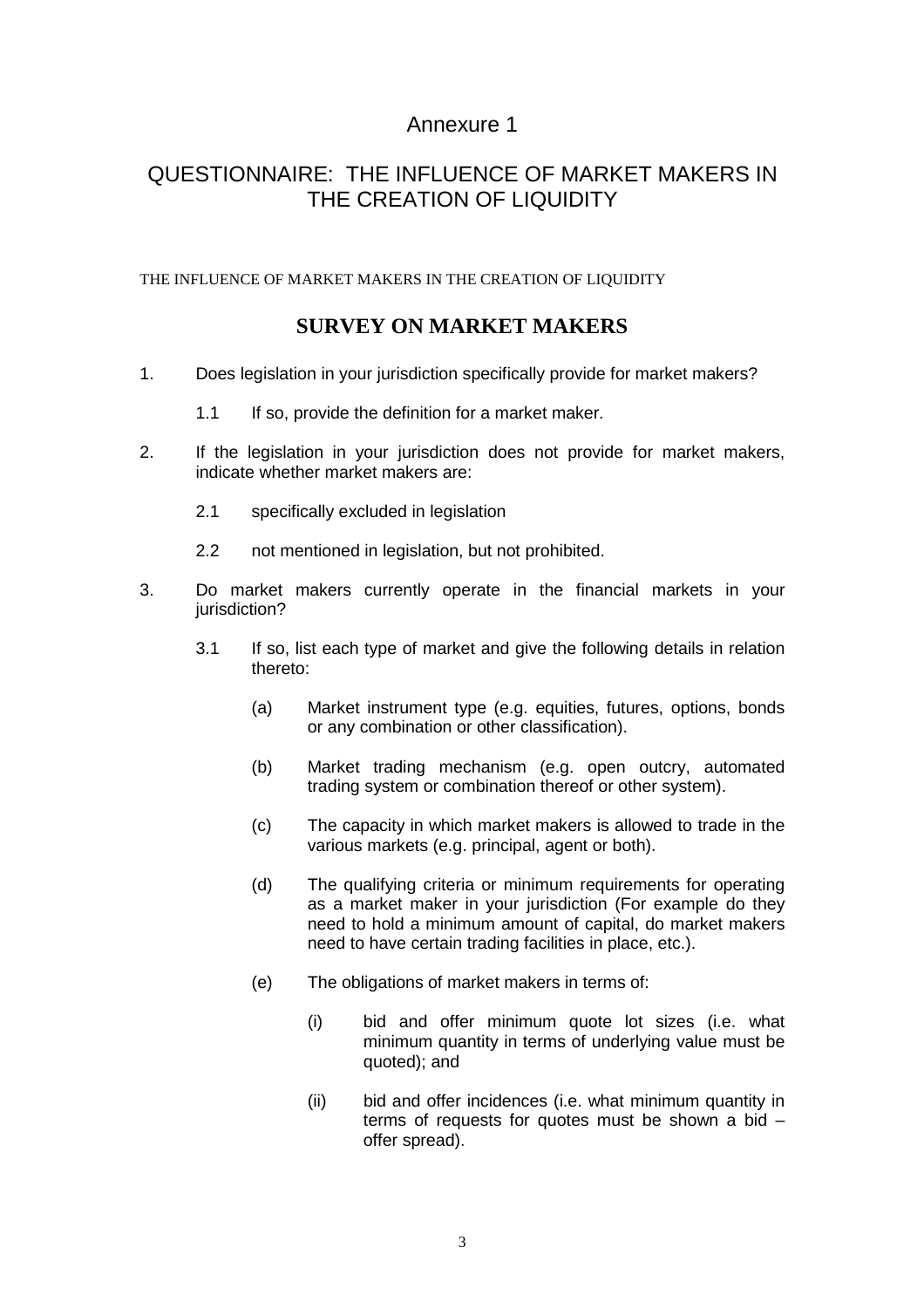- 4. Does the existence of market makers assist in improving market liquidity?
	- 4.1 What was the contrast of your market's liquidity before the introduction of market makers versus the figure after the introduction of market makers?
	- 4.2 If available, provide statistics on the proportion of market turnover that is executed by market makers.
	- 4.3 If available, provide statistics on the OTC market turnover, and the proportion of this market turnover that is executed by market makers.
- 5. Does the existence of market makers assist in terms of improved market price discovery?
	- 5.1 Do your market makers act as a central point where the majority of bids and offers are shown?
- 6. Who regulates market makers in your jurisdiction? (i.e. are they regulated by a self regulatory organisation (SRO) for the market they operate in, or are they directly regulated by the official government regulator).
- 7. Indicate whether a Code of Conduct and a set of rules exist in terms of which market makers must conduct their business.
- 8. In what way do you ensure that market making activities do not impose systemic risk to the financial markets in your jurisdiction?
- 9. Do market makers enjoy preferential status in the:
	- 9.1 primary market?
	- 9.2 secondary market?
- 10. List the benefits and / or disadvantages that you believe market makers bring to your markets.
- 11. Is there a limit placed on the number of market makers in a particular security or segment of the market. If such a limit exists, how is it determined?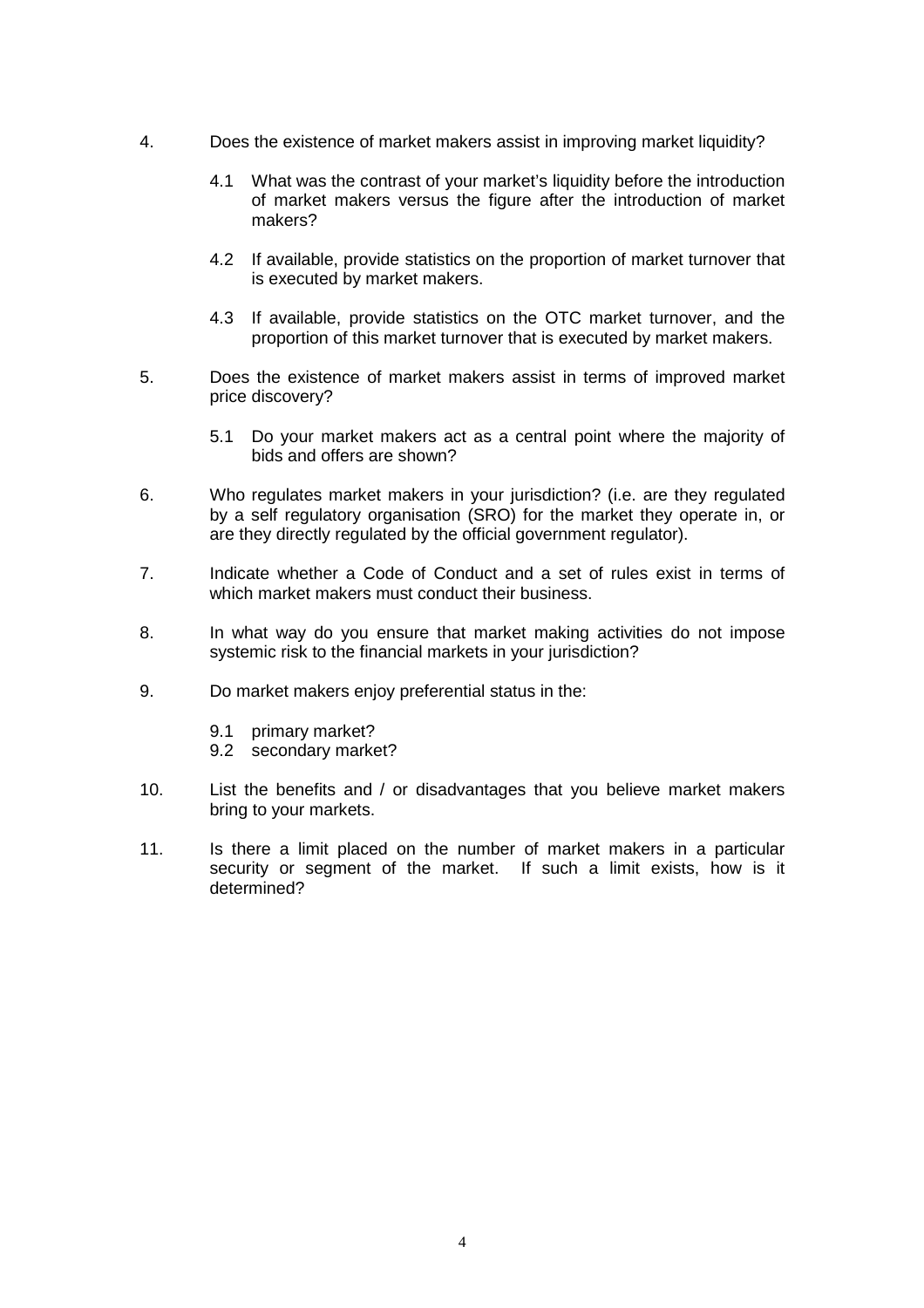# **Annexure 2**

# **REPLIES TO QUESTIONNAIRE: THE INFLUENCE OF MARKET MAKERS IN THE CREATION OF LIQUIDITY**

# **18 responses in total**

|    | Question                                                                                                                                  |                                              |
|----|-------------------------------------------------------------------------------------------------------------------------------------------|----------------------------------------------|
| 1. | Does legislation in your jurisdiction specifically provide for market<br>makers?                                                          | 13 No; 5 Yes                                 |
|    | 1.1 If so, provide the definition for a market maker.                                                                                     | No specific definitions                      |
| 2. | If the legislation in your jurisdiction does not provide for market<br>makers, indicate whether market makers are:                        | 5<br>(MM<br>Yes<br>or<br>specialist)         |
|    | 2.1<br>specifically excluded in legislation                                                                                               | mentioned,<br>13<br>Not                      |
|    | 2.2 not mentioned in legislation, but not prohibited.                                                                                     | and not prohibited                           |
| 3. | Do market makers currently operate in the financial markets in<br>your jurisdiction?                                                      | 13 Not official MM                           |
|    | If so, list each type of market and give the following details<br>3.1<br>in relation thereto:                                             | Very<br>few<br>have<br>informal MM operating |
|    | Market instrument type (e.g. equities, futures, options,<br>(a)                                                                           | Equities 4                                   |
|    | bonds or any combination or other classification).                                                                                        | Futures & options 1                          |
|    |                                                                                                                                           | Bonds <sub>6</sub>                           |
|    |                                                                                                                                           | Money markets 2                              |
|    | Market trading mechanism (e.g. open outcry, automated<br>(b)<br>trading system or combination thereof or other system).                   | Screen<br>&<br>phone<br>mainly, one ATS.     |
|    | The capacity in which market makers is allowed to trade in<br>(c)<br>the various markets (e.g. principal, agent or both).                 | <b>Both</b>                                  |
|    | (d) The qualifying criteria or minimum requirements for<br>operating as a market maker in your jurisdiction (For                          | Official MM has strict<br>entry criteria     |
|    | example do they need to hold a minimum amount of capital,<br>do market makers need to have certain trading facilities in<br>place, etc.). | Unofficial is exchange<br>member             |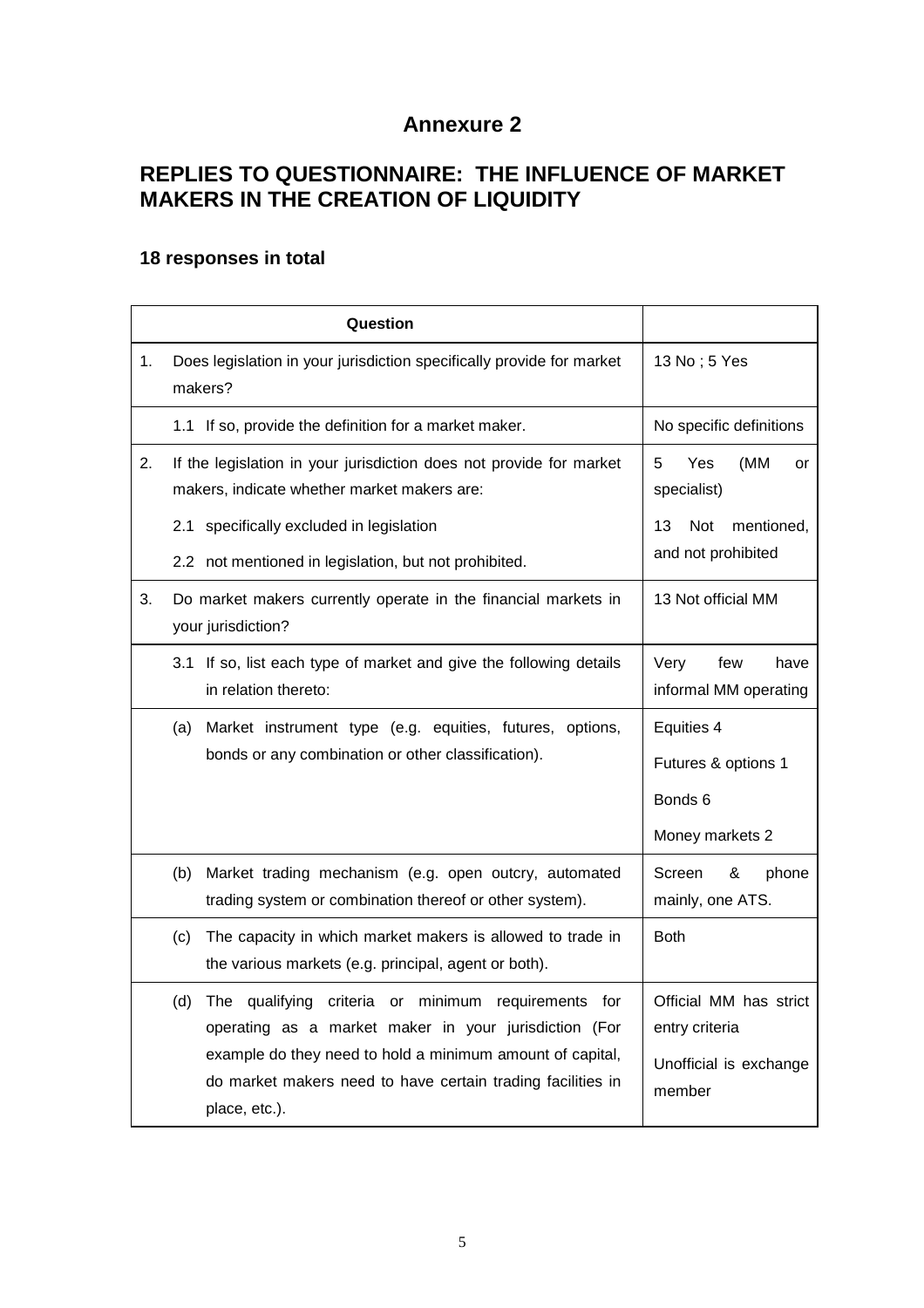|    | (e)                                                                                                                                                                                                                               |      | The obligations of market makers in terms of:                                                                                                                  | bid and offer spread                                                 |
|----|-----------------------------------------------------------------------------------------------------------------------------------------------------------------------------------------------------------------------------------|------|----------------------------------------------------------------------------------------------------------------------------------------------------------------|----------------------------------------------------------------------|
|    |                                                                                                                                                                                                                                   | (i)  | bid and offer minimum quote lot sizes (i.e. what<br>minimum quantity in terms of underlying value must be<br>quoted); and                                      |                                                                      |
|    |                                                                                                                                                                                                                                   | (ii) | bid and offer incidences (i.e. what minimum quantity in<br>terms of requests for quotes must be shown a bid-offer<br>spread).                                  |                                                                      |
| 4. | Does the existence of market makers assist in improving market<br>liquidity?                                                                                                                                                      |      |                                                                                                                                                                | 3 yes, 1 no, and 1 no<br>data<br>Un-official: Yes 2<br>Don't know 11 |
|    |                                                                                                                                                                                                                                   |      | 4.1 What was the contrast of your market's liquidity before the<br>introduction of market makers versus the figure after the<br>introduction of market makers? | No specific data                                                     |
|    |                                                                                                                                                                                                                                   |      | 4.2 If available, provide statistics on the proportion of market<br>turnover that is executed by market makers.                                                | None                                                                 |
|    |                                                                                                                                                                                                                                   |      | 4.3 If available, provide statistics on the OTC market turnover,<br>and the proportion of this market turnover that is executed<br>by market makers.           | None                                                                 |
| 5. | Does the existence of market makers assist in terms of improved<br>market price discovery?                                                                                                                                        |      |                                                                                                                                                                | 13 no or no data<br>Yes 5                                            |
|    |                                                                                                                                                                                                                                   |      | 5.1 Do your market makers act as a central point where the<br>majority of bids and offers are shown?                                                           | No 1,<br>no comment 17.                                              |
| 6. | Who regulates market makers in your jurisdiction? (i.e. are they<br>regulated by a self regulatory organisation (SRO) for the market<br>they operate in, or are they directly regulated by the official<br>government regulator). |      |                                                                                                                                                                | <b>SRO</b><br>Regulator<br>$+$<br>where applicable                   |
| 7. | Indicate whether a Code of Conduct and a set of rules exist in<br>terms of which market makers must conduct their business.                                                                                                       |      |                                                                                                                                                                | 6 yes,<br>12 no or no comment                                        |
| 8. |                                                                                                                                                                                                                                   |      | In what way do you ensure that market making activities do not<br>impose systemic risk to the financial markets in your jurisdiction?                          | Surveillance & rules 7<br>No comment 11                              |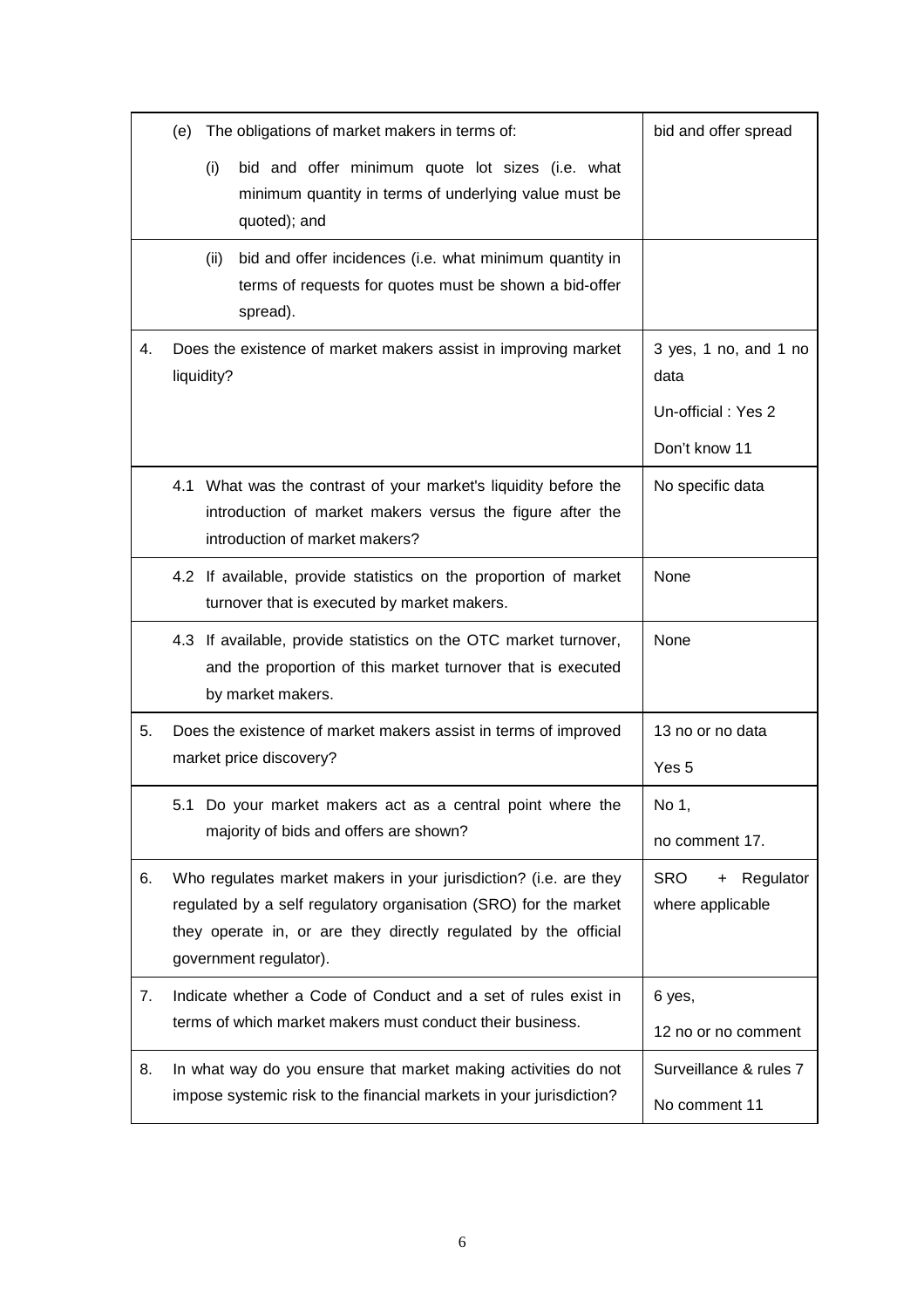| 9. | Do market makers enjoy preferential status in the:                                                                                                                |                                                                                                                |
|----|-------------------------------------------------------------------------------------------------------------------------------------------------------------------|----------------------------------------------------------------------------------------------------------------|
|    | 9.1 primary market?                                                                                                                                               | 7 No, No comment 11                                                                                            |
|    | 9.2 secondary market?                                                                                                                                             | 2 yes, 4 no - No<br>comment 12                                                                                 |
|    | 10. List the benefits and / or disadvantages that you believe market<br>makers bring to your markets.                                                             | <b>Benefits:</b> 5 liquidity,<br>transparency,<br>price<br>discovery<br>Disadvantages:<br>Widen spreads<br>and |
|    |                                                                                                                                                                   | cash mop-up.<br>No comment 13                                                                                  |
|    | 11. Is there a limit placed on the number of market makers in a<br>particular security or segment of the market? If such a limit<br>exists, how is it determined? | No                                                                                                             |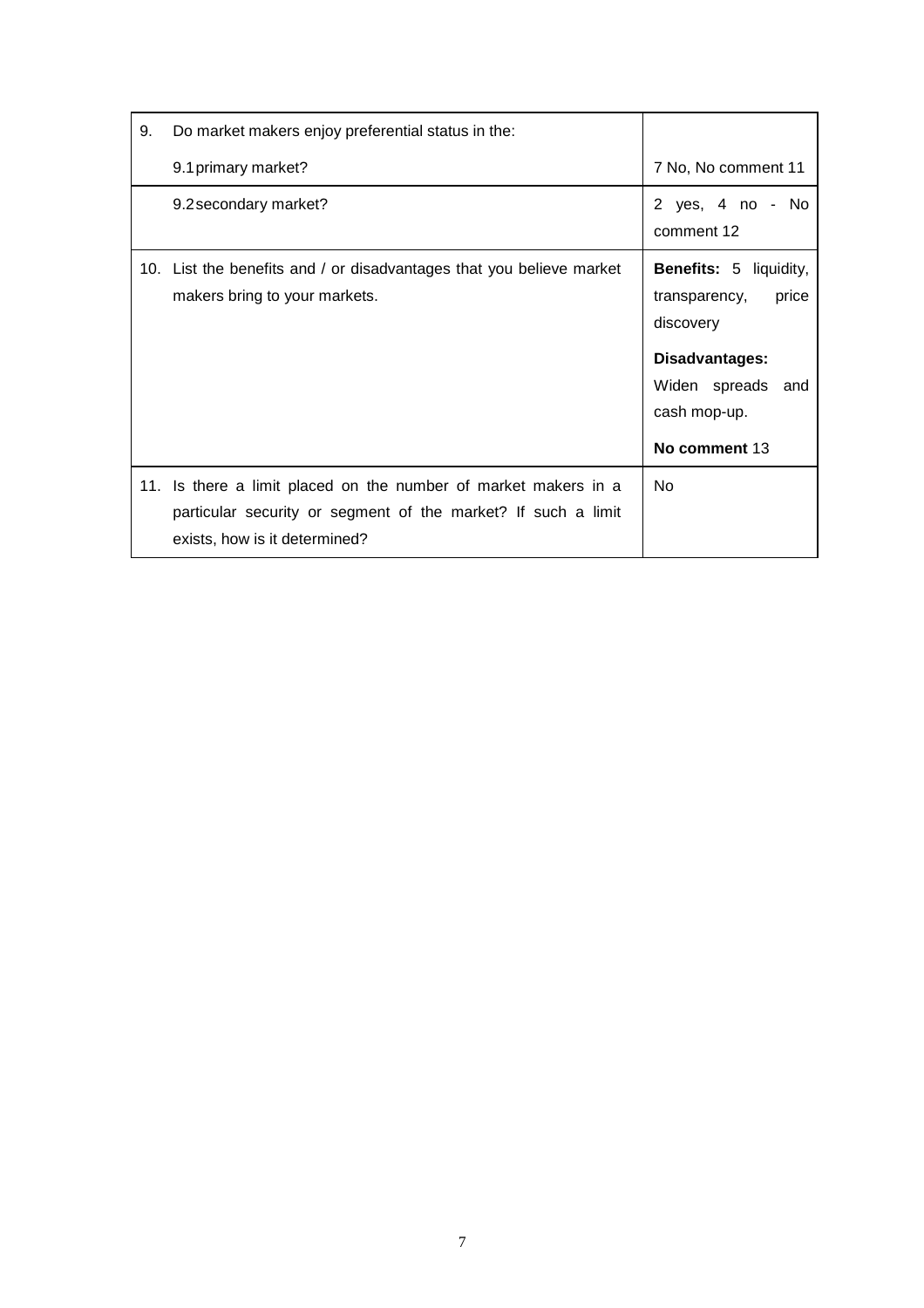# Annexure 3

# **LIQUIDITY PROVIDERS IN SECONDARY MARKETS**

# **Roles and Regulation**

## *This note identifies some key considerations for emerging markets in reviewing the potential contributions of securities firms to secondary market liquidity.*

- How securities intermediaries can provide liquidity to a secondary market.
- Issues in market practices raised by using intermediaries to provide liquidity.
- Some required capabilities for intermediaries to provide liquidity.
- Key regulatory issues.

### **1. How intermediaries can add liquidity.**

Generally speaking, intermediaries can add liquidity to a market in three ways: (a) as a Dealer who uses its own capital to take proprietary positions in the market; (b) as a Market Maker who uses its own capital to take proprietary positions but who has obligations to provide liquidity, usually getting certain benefits in return; and (c) as a Specialist who provides liquidity to the securities in which it specializes. One of the major differences among market microstructures is whether there is a formal role for intermediaries to provide liquidity.

Over the years, there has been an on-going debate about whether intermediaries are needed to provide liquidity. Some say that automatic order-matching is sufficient, others that intermediaries are needed to bridge gaps between supply and demand. Some studies suggest that the appropriate market structure depends on the type of securities to be traded, as that influences the supply and demand characteristics of the securities. For example, small capitalized stocks are often thinly traded. An intermediary can bridge the gap to ensure that transactions occur within reasonable amounts of time and without large price changes. Trying to buy or sell a large block of securities creates a market imbalance; an intermediary can buy or sell pieces of the block, and place them in the market at reasonable order sizes and timing.

Intermediation, however, has its costs, as discussed in Part 2 below. To ensure that intermediation is available for securities that need intermediation, and that securities which do not need intermediation do not have to pay for it, many securities markets have been implementing hybrid systems within a single market institution. Automated order-matching is used for highly liquid securities with well-balanced order-flow and dealer-based systems are available for low-liquidity securities and block trading. The London Stock Exchange (LSE) has received the most publicity over its decision to introduce a hybrid system, although other markets, such as the Paris Bourse, have been introducing separate trading system modules for "sub-markets" or "secondary boards" for some time. Similarly, the current merger discussions between NASDAQ and AMEX are partly a reflection of the trend toward hybrid markets.

Another argument for encouraging intermediaries to be liquidity providers in the secondary market is that they can produce important ancillary benefits developing an active, vibrant capital market. For example, dealers that are active and skilled in providing secondary market liquidity will have the income, skill sets, and client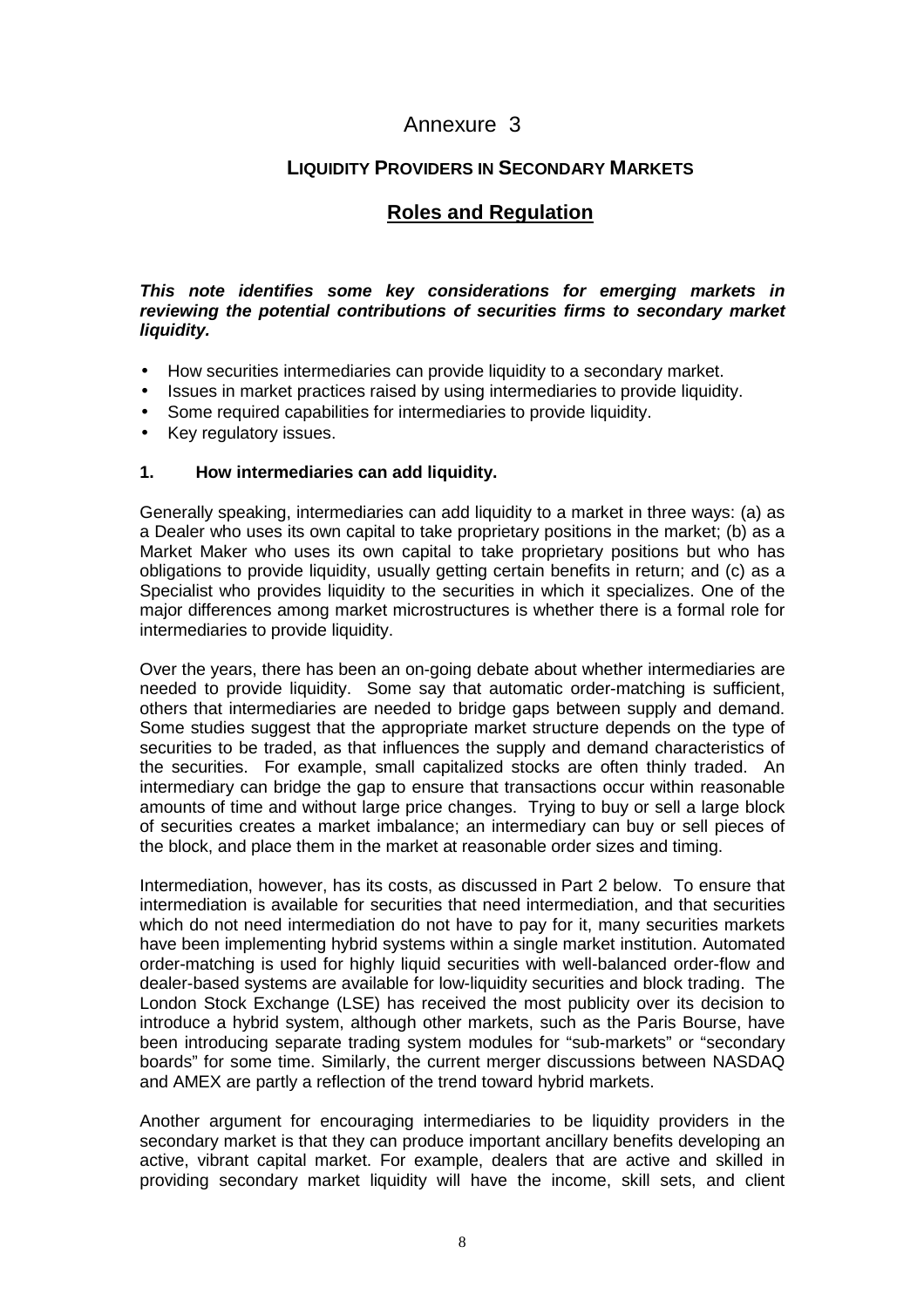connections needed to build a successful sales, distribution, and placement capability and thereby promote an active primary market.

## **2. Issues in Market Practices**

There has been much debate and discussion about whether having intermediaries provide liquidity results in high costs relative to order-matching systems, poor execution of trades, and lack of transparency. Recent hotly debated topics in the US include:

- Costs of market making: The NASDAQ market is said to have higher spreads than the NYSE and be more expensive than brokered markets. Some contend that the higher costs result from collusion among NASDAQ market makers; others that it is simply the legitimate price for obtaining liquidity.
- Price collusion: Within the debate about whether spreads charged by market makers are excessive, there has been considerable discussion concerning possible collusion among NASDAQ traders.
- Transparency of Order Flow: Some observers argue that the order execution process with dealer systems is less transparent, raising greater possibility for unfair practices such as frontrunning. Many commentators believe, however, that this is not a problem when using market makers.

## **3. Needs of, and concerns about using, intermediaries to provide liquidity.**

Intermediaries need to be able to do the following if they are to be effective at providing market liquidity:

- Front office activities: Take positions, make markets, and generate sufficient transactions among other market makers and investors if they are to create liquidity. Intermediaries must be skilled in these areas to do them effectively and profitably.
- Manage the back office: Manage back office operations, particularly to separate client from proprietary accounts and support clearing and settlement of trades on a timely and accurate basis.
- Profit from dealing and market making: Clearly, intermediaries will not take positions and make markets if they cannot make money doing the business. The ability to make money is influenced by the costs associated with being a market maker; by benefits that may be provided, such as tax exemptions, to compensate the market maker for taking risks in doing its job; and by the ability to set spreads that cover market risks.

Many of these issues may be more pronounced in some emerging markets because of lack of knowledge and experience among market intermediaries and regulators who oversee their activities.

A related issue concerns allowing intermediaries to be both brokers and dealers under the same roof – taking customer orders and trading on their own account (the so called "dual capacity" firm). Separating the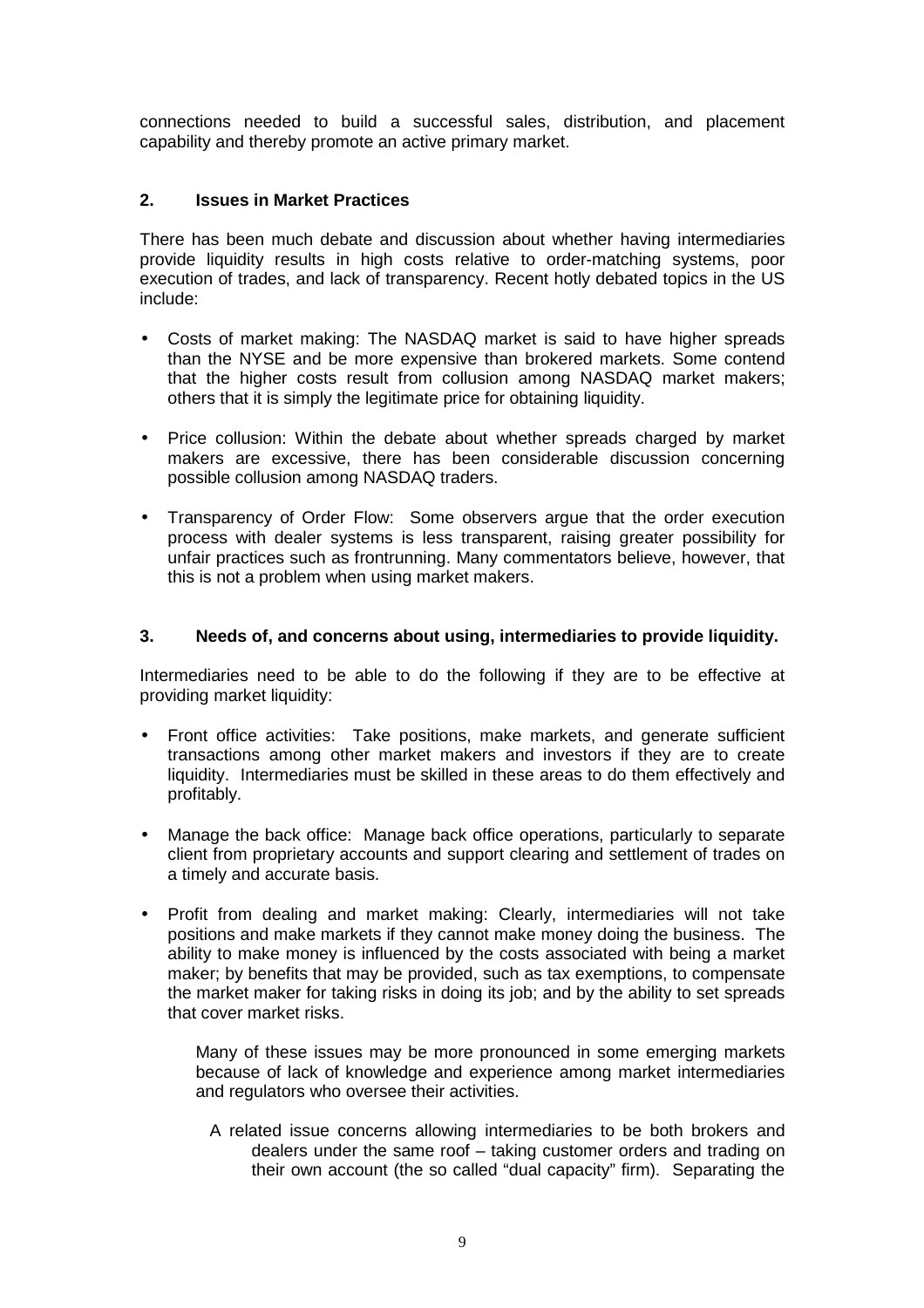two activities can reduce bad practices that abuse knowledge about client orders, such as front-running. The flip side is that causing firms to have Chinese walls between, and separate capital for, the two areas can reduce market participation and hence liquidity in countries where management capacity and financial capital are scarce.

### **4. Regulations that are needed to assure that intermediaries can and are encouraged to provide liquidity.**

As usual, the overall regulatory issue concerns maintaining market confidence and prudence while not choking or significantly reducing market activity and development. In this context, regulations should set reasonable demands on the activities of liquidity-providing intermediaries, allowing them to make money and to take but also manage their risks. Some of the most important concerns are: (1) setting capital requirements that are not so onerous that they prevent intermediaries from taking positions and making markets; (2) setting licensing requirements that do not unnecessarily strain scarce capital and managerial resources; (3) allowing intermediaries to take positions; (4) allowing spreads that compensate market makers for their risk taking; and (5) allowing for short selling. Short selling is often an important risk-management mechanism for market makers and, if policymakers are interested in encouraging liquidity-providing intermediaries in their market, they should review the possible negative impact on professional market participants of limitations on short selling.

There is also a question of how intermediaries can finance their transactions whether they can use their inventory as collateral and borrow against it, whether they can use their accounts at the depository for this purpose, whether they can borrow and lend securities (a must for short selling), and whether there is infrastructure to support those activities. Many emerging market regulators are concerned about using securities as collateral, but there are ways to manage the risks of this operation, particularly if a centralized depository is used.

It is important to note many securities market intermediaries in emerging market countries are owned by the local banks. If regulatory costs are too high — for capital, for management, etc.— these banks will be unwilling to provide the resources needed to create a viable securities industry. They may only provide resources to keep the business going in the most basic ways, such as securities firms that simply process client orders but that do not go after new investors or issuers and do not provide market liquidity. The risk of a securities industry with such a limited purpose is that it will not be able to support an active primary market, thereby failing to perform one of the most critical potential functions of an emerging market, capitalraising.

## **Market maker (or specialist)**

Market makers are specialists in certain securities trading on a quote-driven exchange only. They create liquid markets in certain securities by continuously quoting buying and selling prices -- thereby ensuring the existence of a two-way market. As market liquidity is asymmetrical (it is high in a bull market, but may be very thin in a bear market), market makers are in need of sufficiently large capital resources. They are therefore usually securities firms or branches of banks (particularly merchant and investment banks). They often have to buy large quantities of securities during a bear market phase, which they off-load at a later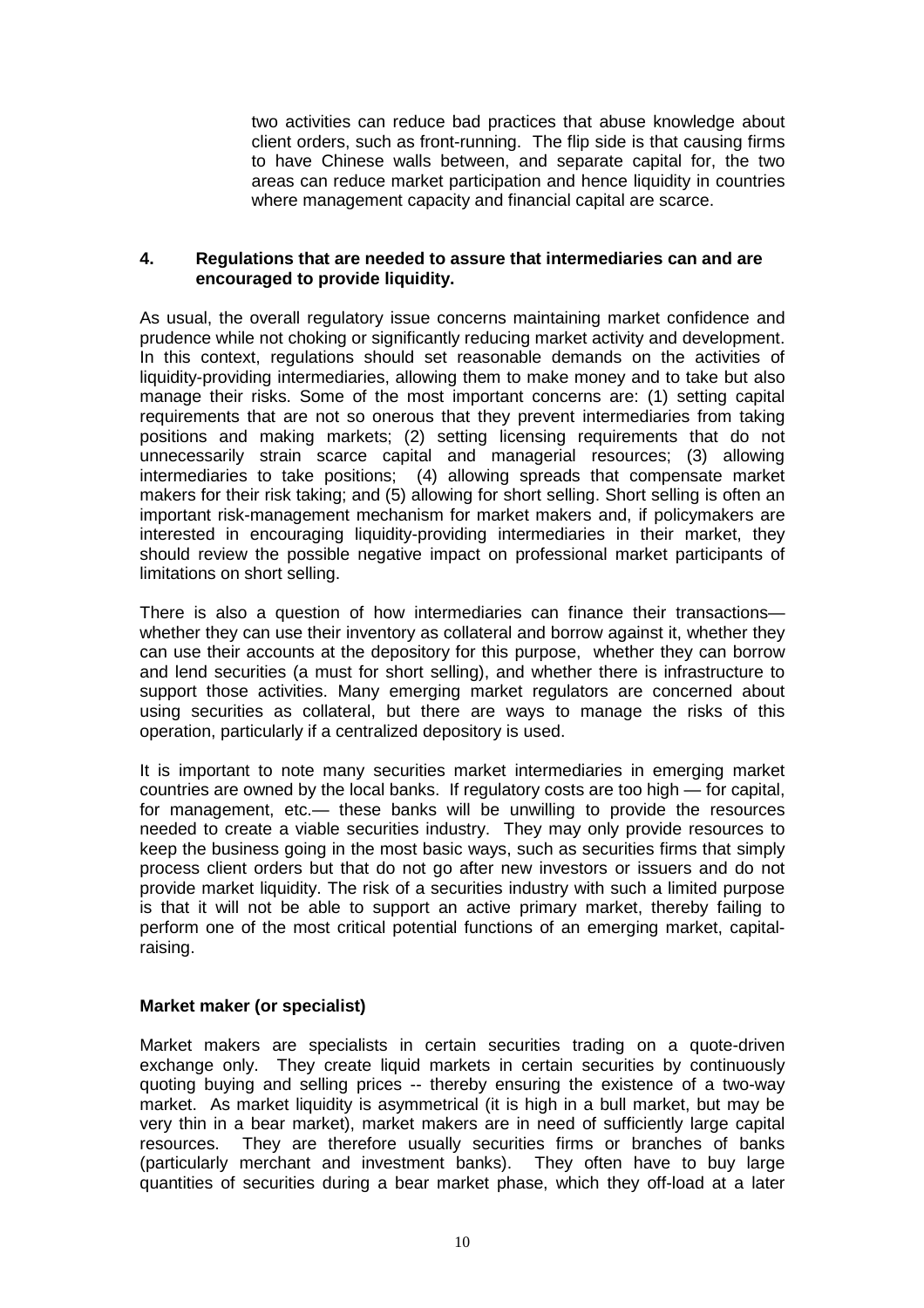stage. Market making may therefore be unprofitable (or even costly) during a bear run. Exchanges normally grant certain privileges to market makers, such as the right to trade in dual capacity or to execute large orders away from the floor (so-called 'block' trading). These privileges are granted to attract market makers with sufficiently large capital resources in order to increase market liquidity.

In at least one respect, stock and listed option markets are similar. Stock markets use specialists to do two things:

- ♦ First, they are required to make a market in a stock by buying and selling from their own inventory, when public orders to buy or sell the stock are absent.
- ♦ Second, they keep the public book of orders, consisting of limit orders to buy and sell, as well as stop orders placed by the public.

When listed option trading began, the Chicago Board Options Exchange (CBOE) introduced a similar method of trading, the market-maker and the board broker system. The CBOE assigns several market-makers to each optionable stock to provide bids and offers to buy and sell options in the absence of public orders. Market makers cannot handle public orders; they buy and sell for their own accounts only. A separate person, the board broker, keeps the book of limit orders. The board broker, who cannot do any trading, opens the book for traders to see how many orders to buy and sell are placed nearest to the current market (consisting of the highest bid and lowest offer). (The specialist on the stock exchange keeps a more closed book; he is not required to formally disclose the size and price of the public orders.)

In theory, the CBOE system is more efficient. With several market makers competing to create the market in a particular security, the market should be a more efficient one than a single specialist can provide. Also, the somewhat open book of public orders should provide a more orderly market. In practice, whether the CBOE has a more efficient market is usually a subject for heated discussion. The strategist need not be concerned with the question.

The American Stock Exchange uses specialists for its option trading, but it also has floor traders who function similarly to market-makers. The regional option exchanges use combinations of the two systems; some use market-makers, while others use specialists.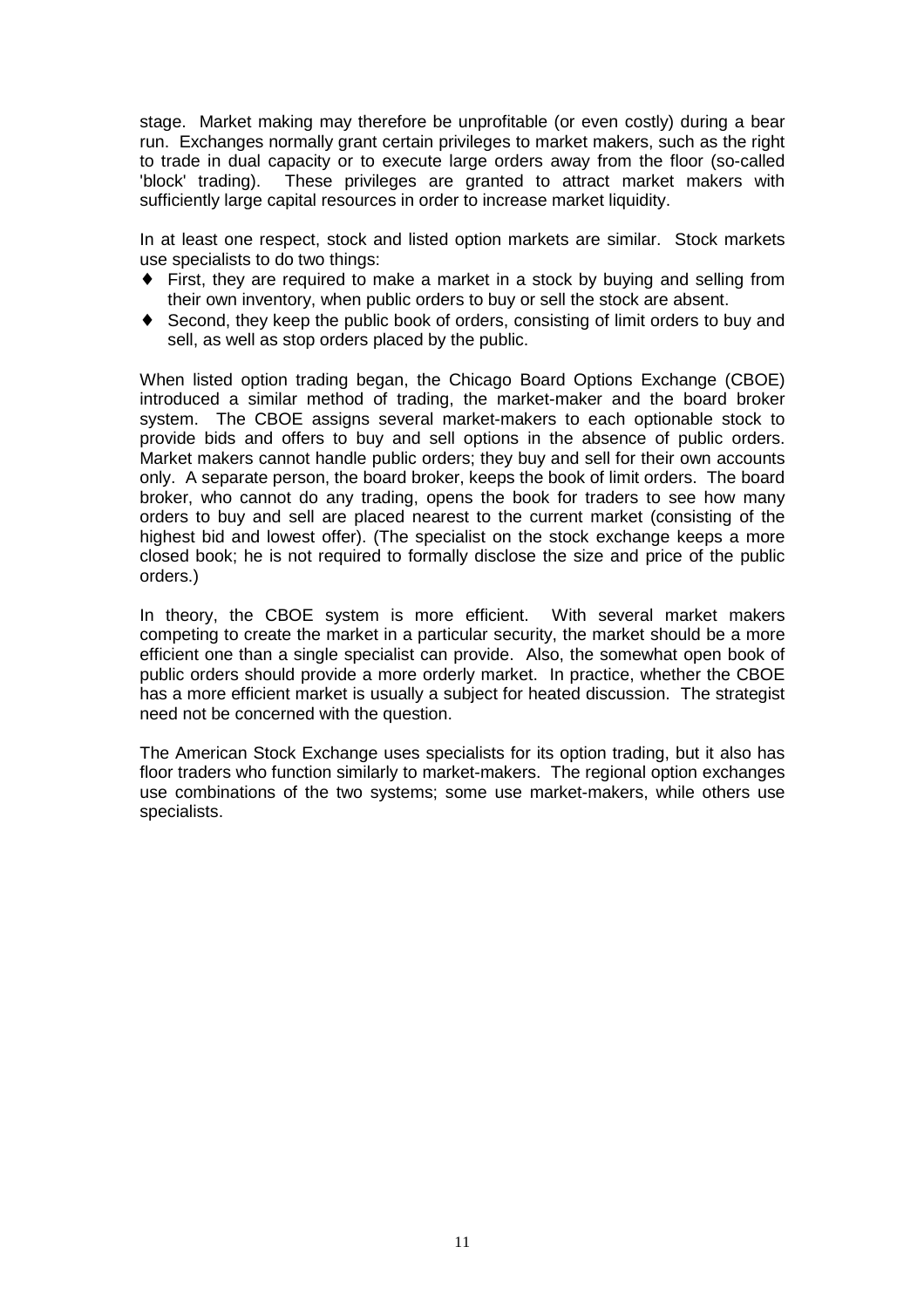#### **Magazine: WALL STREET LETTER; JANUARY 26, 1998 NASDAQ TO RAISE STANDARDS FOR PRIMARY MARKET MAKERS**

The Nasdaq Stock Market has a proposal in the works that would raise the bar for Wall Street firms seeking status as a primary market maker in any Nasdaq stock. The move could have a significant impact on the market because being a primary market maker brings potentially lucrative benefits, most notable of which is exemption from Nasdaq's short sale rule prohibiting dealers from bidding down the price of a stock in which they also hold a short position, a Nasdaq official explained. In addition, Nasdaq's plan to implement an integrated order execution and delivery system, commonly referred to as Next Nasdaq, also includes in its preliminary draft provisions that give primary market makers advantages that could mean more business for these firms. The changes could also be controversial by potentially pitting larger market makers against some of the smaller ones.

Approximately 70% of Nasdaq market makers now qualify to be primary market makers, the Nasdaq official said, acknowledging changes to the present standards could drop that figure to around 50%. Market makers from large, well established firms have so far lauded the imminent changes. But others have said the issue could become a divisive one, particularly once more details emerge about the potential benefits that are for now buried in the lengthy Next Nasdaq proposal.

Some traders are concerned the proposal would benefit market makers affiliated with large brokerage houses at the expense of smaller market makers without as much capital. But one official at a large market maker countered, "If we're going to have primary market maker status, it has to be meaningful." One benefit given to primary market makers is the ability to "sponsor" institutional clients so the clients can enter orders via their own Nasdaq workstations, a Nasdaq official said. Because institutions generally place orders in Nasdaq stocks by calling market makers on the phone, a firm's ability to offer direct access could become a powerful business draw.

The new standards are expected to be filed with the Securities and Exchange Commission during the next few weeks. If adopted, Nasdaq will determine primary market maker status by monitoring how much capital firms extend to keep markets efficient and liquid--how often a firm is executing orders against the prevailing investing trend, for instance--rather than quoting practices. Nasdaq is still ironing out how it will notify the firms of their status and whether that can be done on a real-time basis. Robert Colby, deputy director of market regulation at the SEC, did not return calls seeking comment.  $\sim$ ~~~~~~

By Laura Santini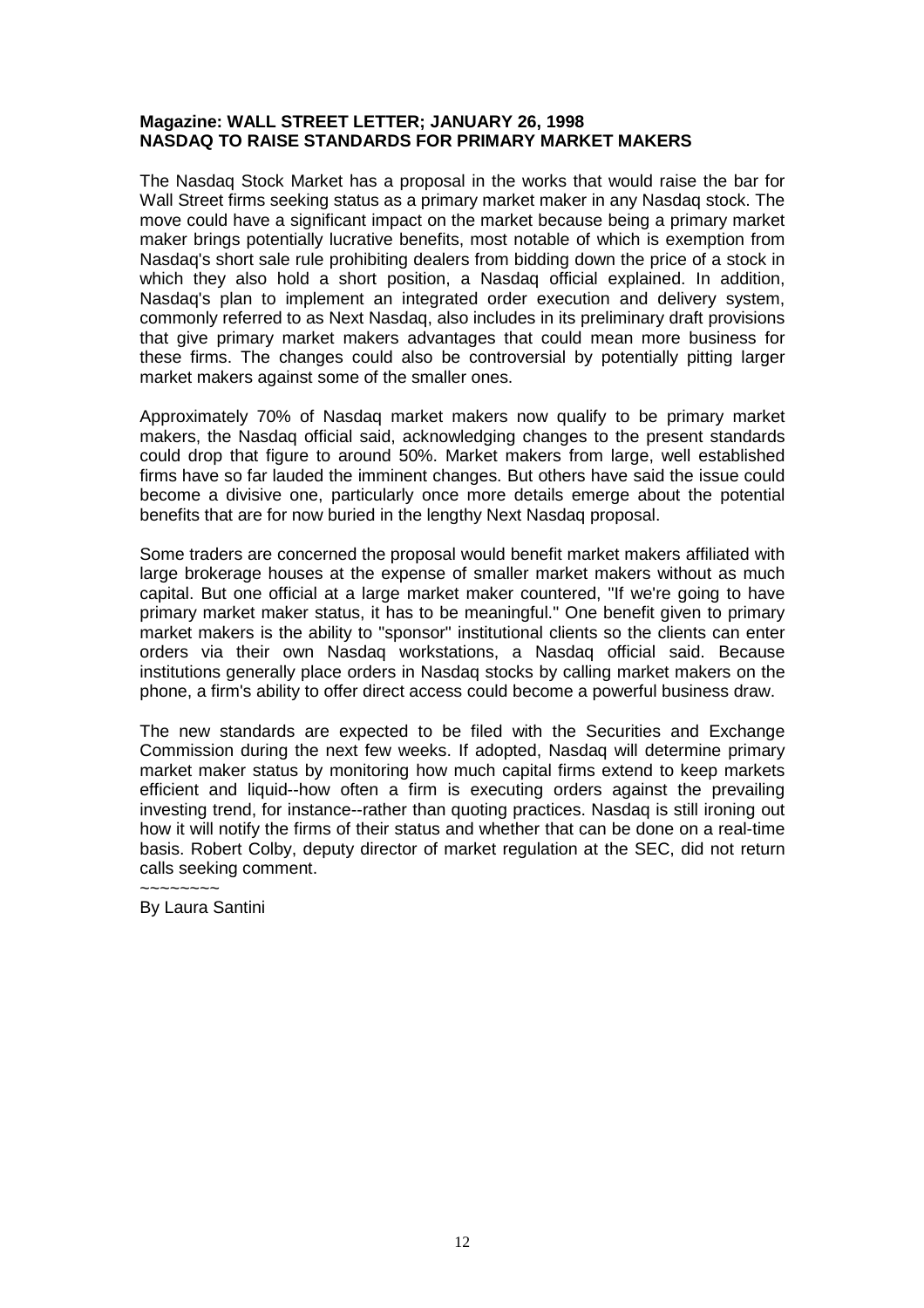### **Magazine: COMPLIANCE REPORTER; JULY 21, 1997 NASDR TO OVERHAUL MARKET REGULATION DEPARTMENT**

NASD Regulation is reorganizing its market regulation department to increase the focus on its on-site trading and market maker surveillance program [TMMS], according to Jim Cangiano, senior v.p. of market regulation at NASDR. Effective Aug. 1, Steve Luparello, formerly v.p. of the office of disciplinary policy, will be formally installed as v.p. of market regulation, a new post. Luparello will report to Cangiano and oversee three new directors, Lynn Nellius, Tom Gira and Cam Funkhauser. Gira will leave his current post as associate general counsel at the Nasdaq Stock Market to join NASDR.

The reorganization is designed to help NASDR better manage the growing complexity of financial markets associated with a slew of new rules and practices implemented in the last year. One senior compliance official at a bulge bracket firm said the restructuring may represent an effort on the part of NASDR to take on a more corporate structure. The changes may also produce exams that are more thorough and intense, the official speculated.

"It is a good opportunity to work out interesting issues," such as the next generation of order handling, firm quote compliance, and trade reporting issues raised in the wake of the Securities and Exchange Commission's 21(a) report, Luparello told CR. The TMMS field program, launched in January 1996, will be centralized under Nellius. NASDR will hire a supervisor of examiners in New York to oversee an examination team. Gira will be director of the Quality of Markets and Legal Offices.

Luparello said the development of an order audit trail system would continue to be handled by Cangiano, who has spent much of the recent year working on the system. Last year's settlement between the NASD and the Securities and Exchange Commission mandates that intensive audit trail systems be in place for the Nasdaq and all stock exchanges by August 1998.

The reorganization comes amid a slew of structural and personnel changes this year at the top levels of management at the National Association of Securities Dealers. Frank Zarb became chairman of the NASD in February, replacing Joseph Hardiman, and Mary Alice Brophy, senior v.p. at Minneapolis-based Dain Bosworth, last week was named NASDR's senior v.p. of member regulation, replacing John Pinto. Additionally, the NASD Board of Governors has approved a Zarb proposal to revamp the structure of the NASD, shrinking the number of boards and making policy matters more efficient. Calls to NASDR President Mary Schapiro were referred to a spokesman, who said Luparello's position was created to help oversee the growing industry, declining to confirm the larger reorganization. Zarb did not return calls.

~~~~~~~~ By Siobhan Hughes